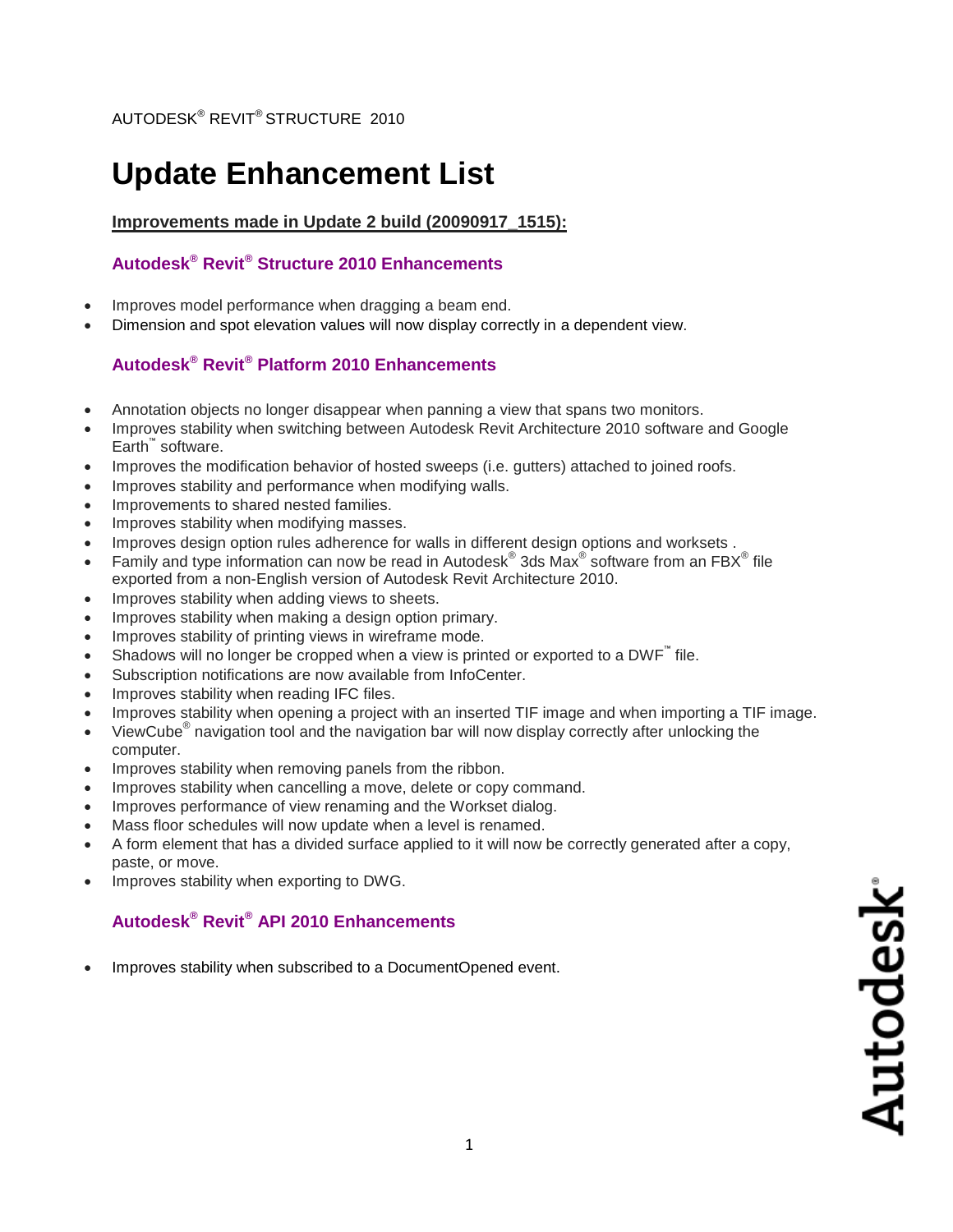#### **Improvements made in Update 1 build (20090612\_2115):**

# **Autodesk® Revit® Structure 2010 Enhancements**

- Enhanced the ability to properly export the analytical model from in-place family of category walls and floors to  $3<sup>rd</sup>$  party applications.
- Allowed user to cancel the error message when creating a wall using invalid parameters in the precreated version of the element.
- Improved stability when the slanted column attached to floor above is snapped to beam.
- Improved UK Cellular/Castellated Beam with un-Equidistant End Holes.rfa.
- Added ASB/SFB-Beams.rfa into UK Corus Advance library.

#### **Autodesk® Revit® Platform 2010 Enhancements**

- Dragging a ribbon panel near a view no longer causes the view to pan.
- All reference callouts, sections, and elevations will mirror when project is mirrored.
- When the sheet view is active, ribbon commands display the correct UI state.
- "Is Reference" Instance Property is available for reference points.
- Commands in Print Preview mode can now be accessed by keytips.
- Improves stability when printing.
- Disables the "Add to Quick Access Toolbar" option when tool already exists on Quick Access Toolbar.
- View Control Bar no longer shows old and new state of commands until the view is redrawn.
- Improved detail level icons in the View Control Bar.
- Improvements to form creation and editing of conceptual masses.
- Improvements to divided surfaces on conceptual masses.
- Improved graphic performance when using View Cube<sup>®</sup> navigation tool.
- Images will now display in print preview and print correctly.
- Improved stability when printing to PDF.
- Type Selector preview images update for types created by Duplicate Type command.
- Type Selector will remain added to Quick Access Toolbar when opening a new Autodesk Revit Structure session.
- When multiple contextual tabs are available, the proper contextual tab will be displayed when clicking on the Options Bar.
- Improved stability when multiple sessions of Autodesk Revit Structure are running.
- Duplicate icons from ribbon and application frame no longer appear in the Options Bar.
- Improved stability when plotting or exporting.
- Alt+Numeric keypad entries will create the expected special text character.
- Improved ribbon display issues.
- TIFF images will display correctly in plan after project is reopened.
- Relinquish all when closing a local file now works if there is a new view, family, or workset in the project.
- Selecting Boundary when creating a ramp or stair no longer reverts back to Run option.
- Flip controls are now available in the Detail Component family editor.
- ADSK file from Autodesk® Inventor® software no longer loses custom UCS information in Autodesk Revit Structure.
- Application frame size is saved between sessions.
- Reveal Hidden Elements and select keyboard shortcut enabled in family environment.
- Select previous keyboard shortcut is now available.
- Raster export to DWF<sup>™</sup> format will follow quality settings.
- On Quick Access Toolbar, moved Sync to Central command next to Save command.
- Improved visibility of Tab highlights when in thin line mode.
- Modified section and elevation command icons.